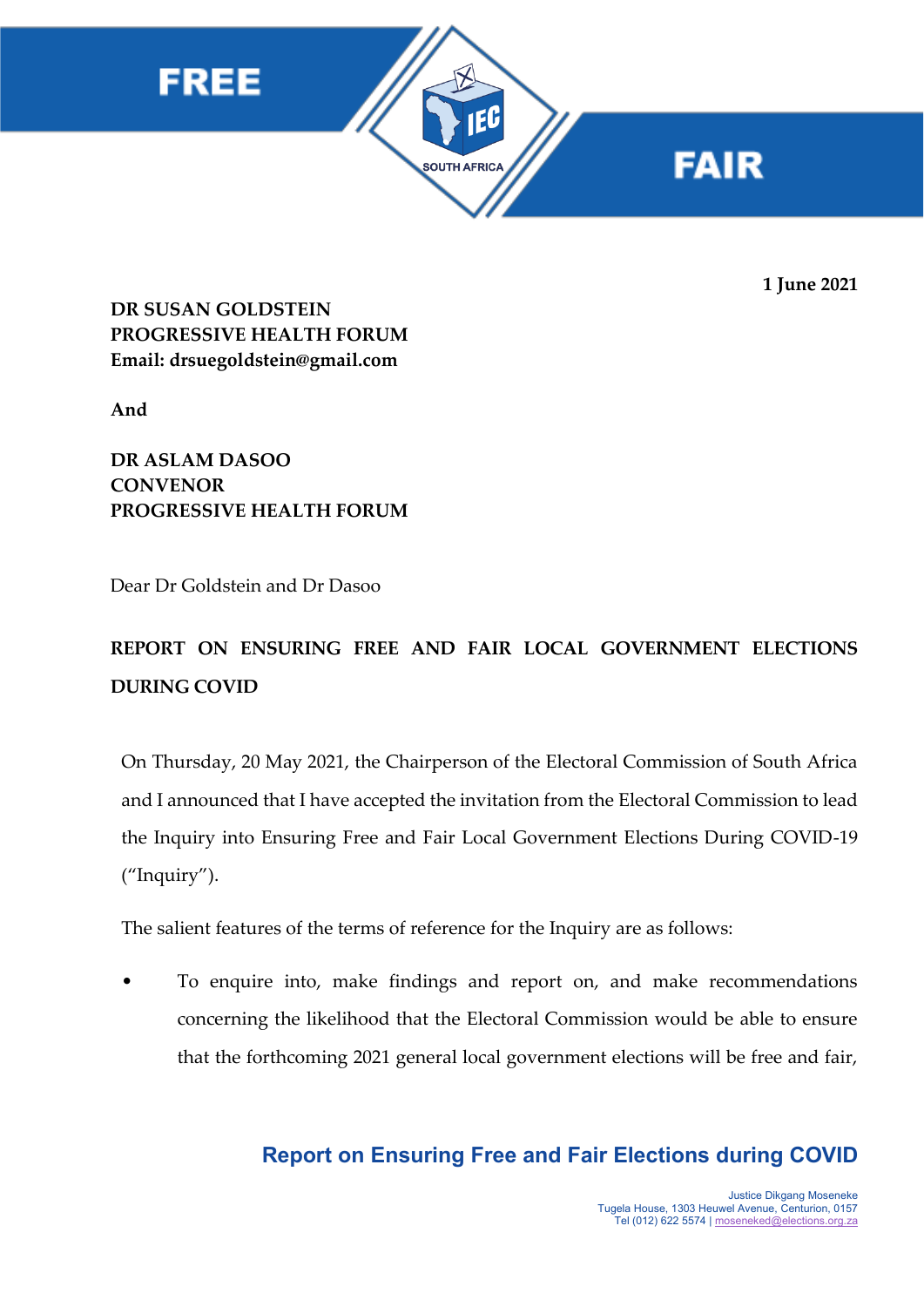in view of (i) the challenges posed by the COVID 19 pandemic, and (ii) the measures promulgated by the government to curb the continued spread of the pandemic; and

• To indicate additional measures that the Electoral Commission may be required to implement in order to realise free and fair elections within the context of the COVID-19 pandemic.

Since accepting the invitation of the Commission, we have begun the work of getting the Inquiry underway. On Monday, 24 May 2021, we established an office from which I will be coordinating all processes related to the Inquiry. On Thursday, 27 May 2021, I had an information session with the political parties represented in the National Party Liaison Committee. In this discussion, representatives of the political parties pledged their support for the Inquiry, and I had the opportunity to convey to them how the Inquiry will be conducted.

In order to facilitate the work of the Inquiry, we will be inviting key stakeholders to make submissions to the Inquiry, which may have a bearing on the freeness and fairness of local government elections earmarked to be held in October 2021. An invitation to make submissions has been issued to the Electoral Commission, whose submissions are due on Friday, 4 June 2021. The Electoral Commission's submissions will be placed on the Inquiry's website before the close of business on the day on which they are due. Experts may wish to read and consider the Electoral Commission's submissions before finalizing their own. The details of the website shall be made available shortly.

In addition, invitations to make submissions have been issued to electoral monitoring bodies, whose submissions are due on Tuesday, 15 June 2021. Invitations have also been issued to the relevant Ministers and government departments and will be issued to political parties, all of whose submissions are due on Friday, 18 June 2021.

We are seeking submissions from medical experts, who have expertise relevant to the potential risks posed by the upcoming local government elections.

### 2 **Report on Ensuring Free and Fair Elections during COVID**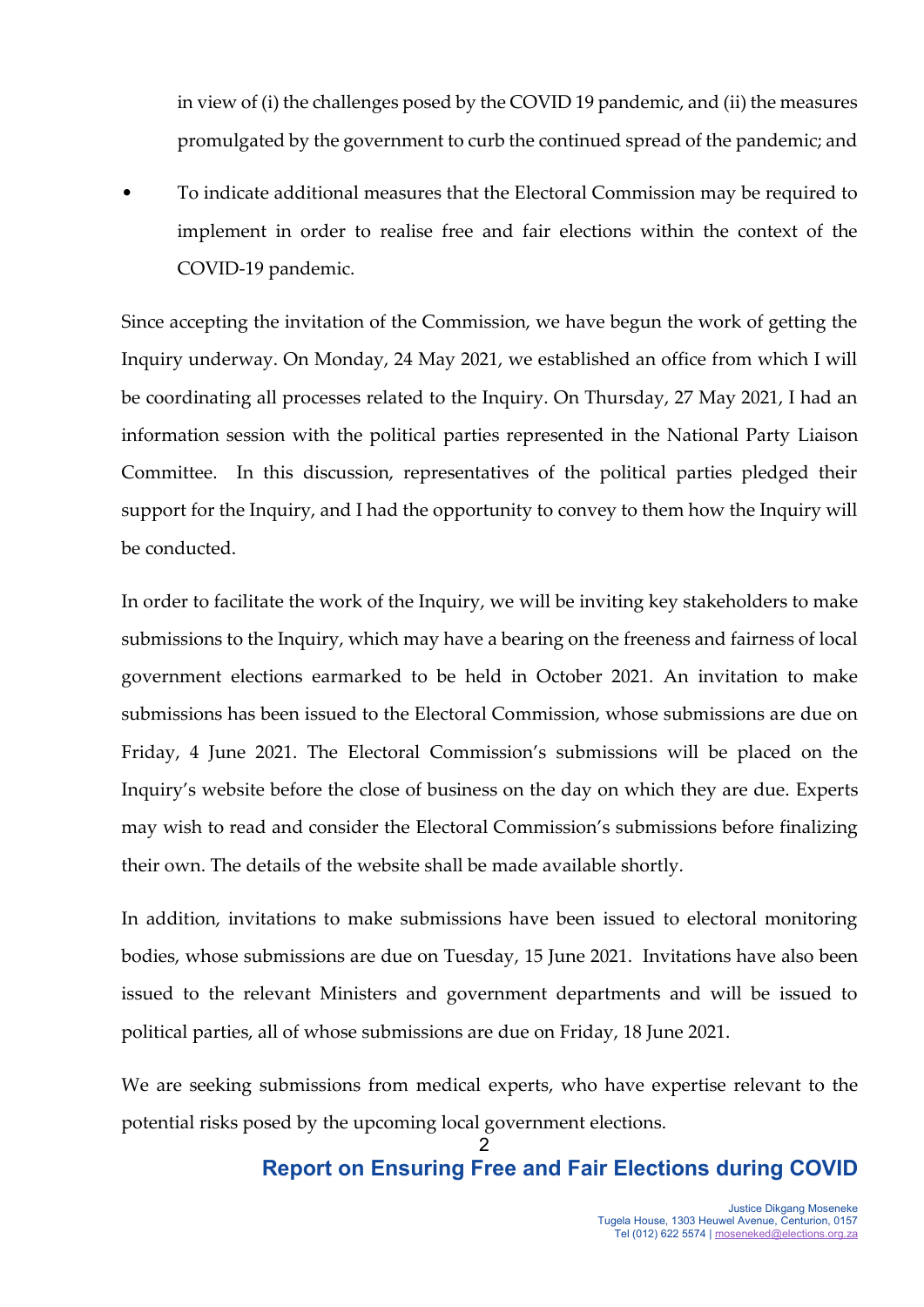To this end, we would like to extend an invitation to you to make submissions to the Inquiry on the following:

- Any information, details or data on or about the current state of the COVID-19 pandemic in South Africa;
- The projected trajectory of the COVID-19 pandemic in South Africa, and in particular during October 2021 when local government elections are earmarked to be held;
- The nature, extent and features of the vaccination efforts being undertaken in South Africa;
- When the vaccination efforts being undertaken in South Africa are likely to reach community immunity, and the likelihood of community immunity being reach by October 2021, when local government elections are earmarked to take place;
- The risk that might be posed to the lives and health of people in South Africa if the local government elections were to proceed in October 2021;
- Any additional measures that may be taken to reduce the risk posed to the lives and health of people in South Africa in the event that the local government elections were to take place during October 2021; and
- Any epidemiological and statistical material and data that may be relevant to the enquiry whether the 2021 local government elections may be held in a free and fair manner.

In addition, you may make any other submissions that you deem necessary and appropriate.

## 3 **Report on Ensuring Free and Fair Elections during COVID**